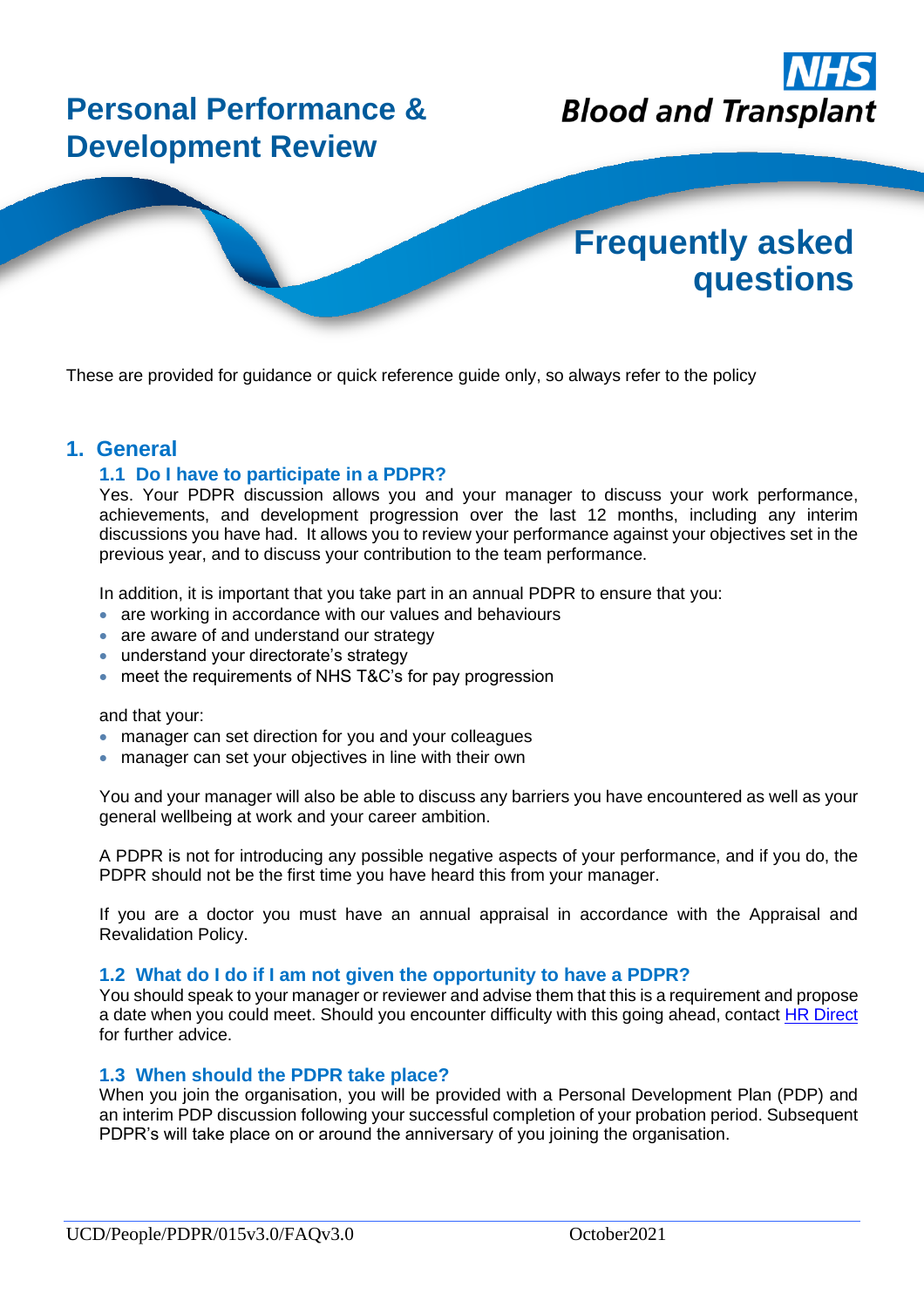Each year, the organisation and each directorate set objectives, which your manager will share with you and use to help you to develop your objectives. These will be aligned with those of the organisation, directorate, department, team etc.

However, this is not always in line with the timing of your own PDPR (as this is based on your anniversary of you joining). Therefore, your PDPR may take place in line with business cycle planning or planning and objectives will be shared in the form of an interim or updated PDPR discussion with your manager.

NB. Interim PDPR discussions DO NOT need to be recorded

#### **1.4 What happens if my PDPR takes place outside of my pay step date?**

The PDPR cycle is annual, based on the anniversary of starting your job role and is not necessarily in line with your pay step date. When a pay step progression point is reached there will be a separate pay progression discussion to check that you meet the NHS requirements for pay progression, which includes having a PDPR in the last 12 months.

Department managers will also need to ensure that their direct reports have received a PDPR.

If you do not have a current PDPR at the point of your pay step date, you and your managers pay progression will be delayed until this is held and reported. We recommend that you pre-plan your annual PDPR every year.

## **1.5 Will I be given time to prepare for my PDPR?**

Yes. Time within working hours will be allocated to prepare for this, including any informal interim reviews. Speak to your manager and agree reasonable time beforehand. Review and consider the PDPR prompt document to support you in your preparation.

#### **1.6 Where can I find PDPR paperwork?**

On People First go to ['PDPR'.](https://peoplefirst.nhsbt.nhs.uk/pdpr.htm)

## **1.7 How do I record a completed PDPR?**

All completed PDPRs must be reported through the [PDPR Reporting Tool](https://nhsbt.onlinesurveys.ac.uk/pdpr-reporting-tool)

#### **1.8 What happens if I am not happy with the content, outcome, or standard of my PDPR?**

If you unable to reasonably agree with the content of your PDPR, you should firstly speak to your manager. If this is not possible, you and your manager should note both of your comments on the same PDPR form. Detailing both of your versions in one central document that becomes your final PDPR for the year.

You can also request the help of the manager's manager, ( 'Grandparent')

Should a PDPR not take place or if you think that the process has not been conducted in a fair and proper manner, in the first instance you should discuss this with the person who conducted your PDPR.

If you are still concerned you have the right to refer your PDPR to a more senior colleague usually the manager's manager, (grandparent) to support achieving a mutually agreed PDPR. should this not resolve any differences or concerns, with your PDPR you can request a formal meeting with your manager and the person who acted as grandparent. Although representation is not required for the PDPR, where we are seeking to resolve concerns, you may wish to seek the help of or the representation of a Trade Union Representative of a Trade Union you belong to, not acting in a legal capacity, or to be accompanied by an NHSBT colleague.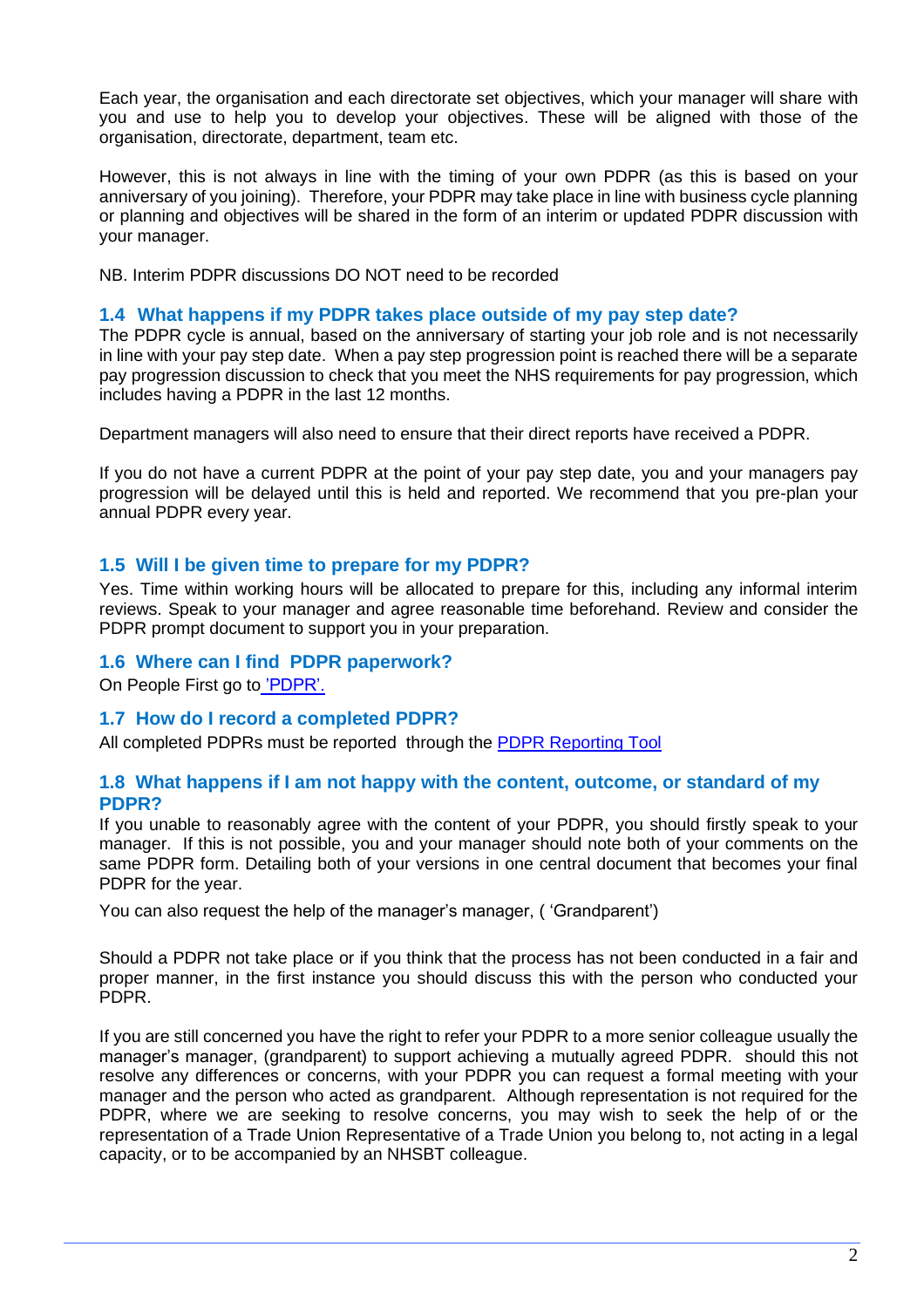This process must be exhausted, prior to raising a formal grievance. Prior to raising a grievance, it is important to discuss your concerns with a member of HR via HR Direct, or with you Trade Union Representative.

## **1.9 What is a 'grandparent 'and what is their potential role in the PDPR process?**

A 'grandparent' is someone who can provide help and support to a colleague or a manager who may have concerns about the PDPR process or content. This will normally be the managers' manager.

The role of the Grandparent is to:

- To have a full visibility of the PDPR
- Provide a fair and impartial review to help resolve concerns a colleague may have
- Set disputes in a timely manner with minimum formality
- Assist in putting in place a mutually agreed set of actions to resolve and concerns
- Ensure that the final decision by itself is upheld by to all involved to avoid the need to pursue a formal grievance

## **1.10 Who should complete my PDPR?**

Your manager will complete your PDPR.

If you are currently on secondment or have additional responsibilities, the person who you currently report to will be required to conduct it with you.

If you are in a split role or have multiple roles, you will have a PDPR with both managers to set your objectives and development plan for both roles. It is a joint responsibility between you and your manager(s) to ensure your annual PDPR is held.

The reviewer must have completed the minimum formal training required – Equality and Diversity and Appraisal Skills.

For those roles that fall under the remit of professional bodies such as the NMC, HCPC or GMC you may also be required to follow the guidelines of your professional body. Who and how you involve the support of an appropriate fellow registrant should be discussed and agreed with your Manager(s) when and if applicable.

## **1.11 What if my reviewer has not achieved the minimum required training?**

A replacement reviewer will need to be found. This could be the manager's manager.

## **1.12 What happens if my manager and I cannot agree on the PDPR and/or the objectives for the next year?**

Initially you should try to talk it through and find agreement. If this is not possible you can access the 'grandparent', (normally the manager's manager), for a conversation which may very well result in an agreed PDPR and/or agreed objectives, if not, the grievance process may be followed.

## **1.13 Who should do the PDPR?**

Performing PDPRs should be specified in the job description. All department managers and team/duty managers will have doing PDPRs in their job descriptions. In general supervisors should NOT be doing PDPRs unless allocated in their Job Description

#### **1.14 Who is counted as a senior leader, line/department manager, team/duty manager or supervisor?**

This is determined by a Job Evaluation score for each role as contained within NHS Terms and Conditions.

As a guide:

• Senior Leaders are managers of managers and score Level 4 and above for Human Resources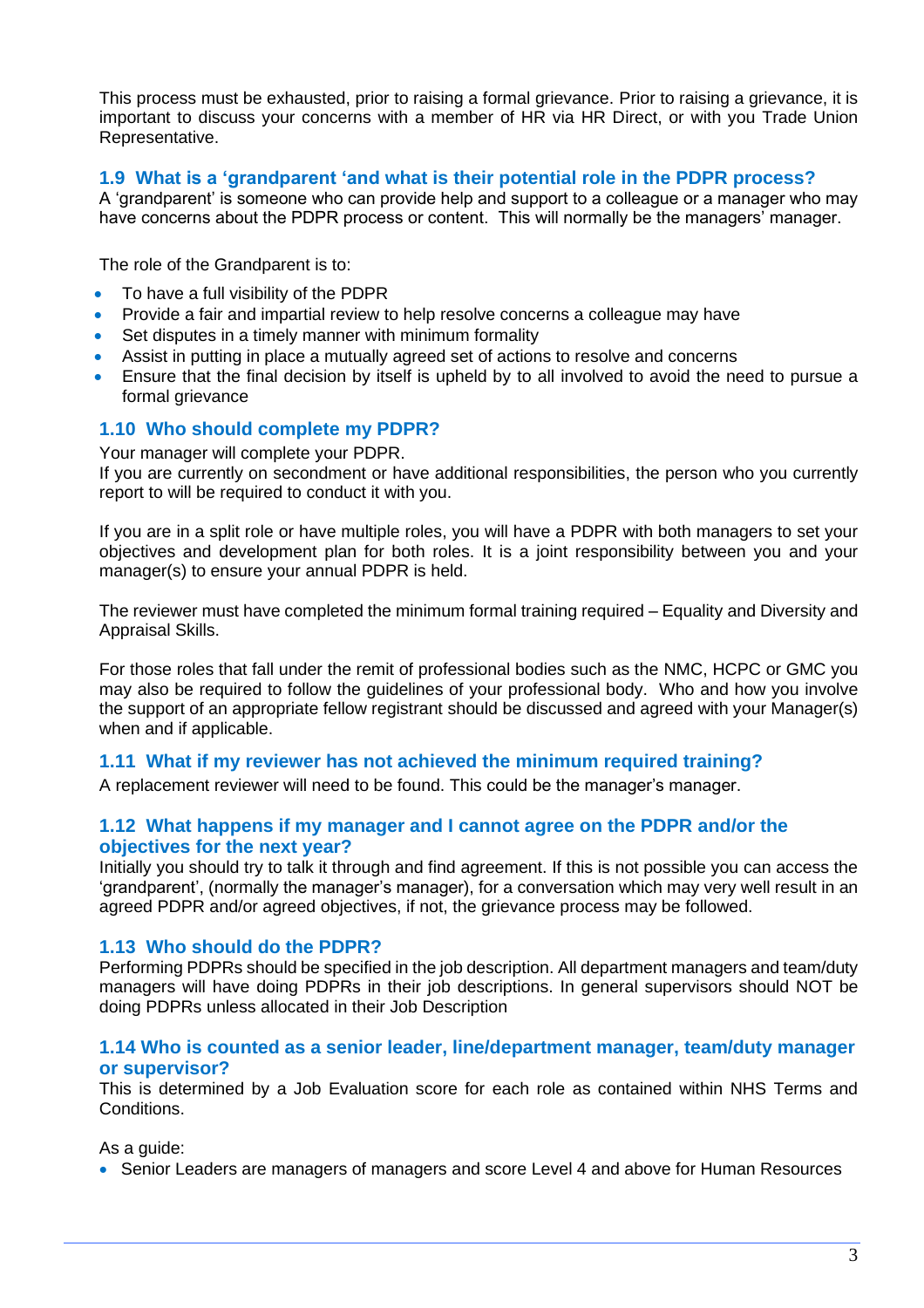- Line/department managers make the key decisions in their departments and they will be responsible for the PDPR system in the department, as well as other HR activities and are evaluated to HR Level 4.
- Team/duty managers conduct PDPRs, as well as other HR activities, and are evaluated to HR Level 3
- Supervisors allocate and check work and are evaluated at HR Level 2.

#### **1.15 Who should complete the PDPR records?**

You should complete your PDPR form and provide this to your manager for agreement afterwards. Your manager will report your PDPR through the PDPR Reporting Tool. A PDPR form template is available on People First that you can use to support your discussion.

#### **1.16 Can a manager deliver PDPR's to a team or group of colleagues?**

No, PDPR's are a one-to-one activity.

#### **1.17 If I am a new starter, when will I receive a PDPR?**

As a new starter, you will receive your Personal Development Plan (PDP) prior to joining or within the first week of joining. Once shared, your manager must report through the PDPR Reporting Tool, that you have received this.

The content will focus on your development priorities in month 1-6 and will form the basis for your Probation reviews.

After successful completion of your probation period, normally at 6 months, your PDP will be updated and reviewed on a regular basis. This will then form the basis for your first PDPR discussion on or around the anniversary of you joining us.

## **2. NHSBT Values**

#### **2.1 How do I demonstrate the NHSBT Values whilst delivering my role?**

Colleagues demonstrate the NHSBT Values through the way they deliver their role. Behaviours demonstrate the expected values and code of conduct required for us to deliver our ambition. Performance success is both about *what* you do (applying your technical knowledge, skills, and ability) and *how* you do it (the consistent values and behaviours you demonstrate and choose to use) while interacting with others at work. Competencies provide an opportunity to see what it takes to get the most from our roles or review our careers.

#### **3. Pay progression**

Pay step progression is a separate process to the PDPR, however, completing your annual PDPR is one part of meeting the requirements for pay step progression.

#### **3.1 If pay step submissions only take place every two, three or five years, can I participate in a PDPR only when a pay step is due?**

No, everyone must participate in an annual PDPR regardless of the year a pay step falls.

#### **3.2 What is meant by meeting organisational standards?**

To meet organisational standards, you would need to have met the following:

- Meeting all the Pay Progression elements contained within Annexe 23 of NHS Terms and [Conditions.](https://www.nhsemployers.org/employershandbook/tchandbook/annex-23-pay-progression-england.pdf)
	- $\checkmark$  Demonstrate 100% Mandatory Training compliance
	- $\checkmark$  Demonstrate PDPR compliance
	- $\checkmark$  No live disciplinary sanction on record
	- $\checkmark$  not in a formal capability process
	- ✓ manager to have completed PDPRs for their direct reports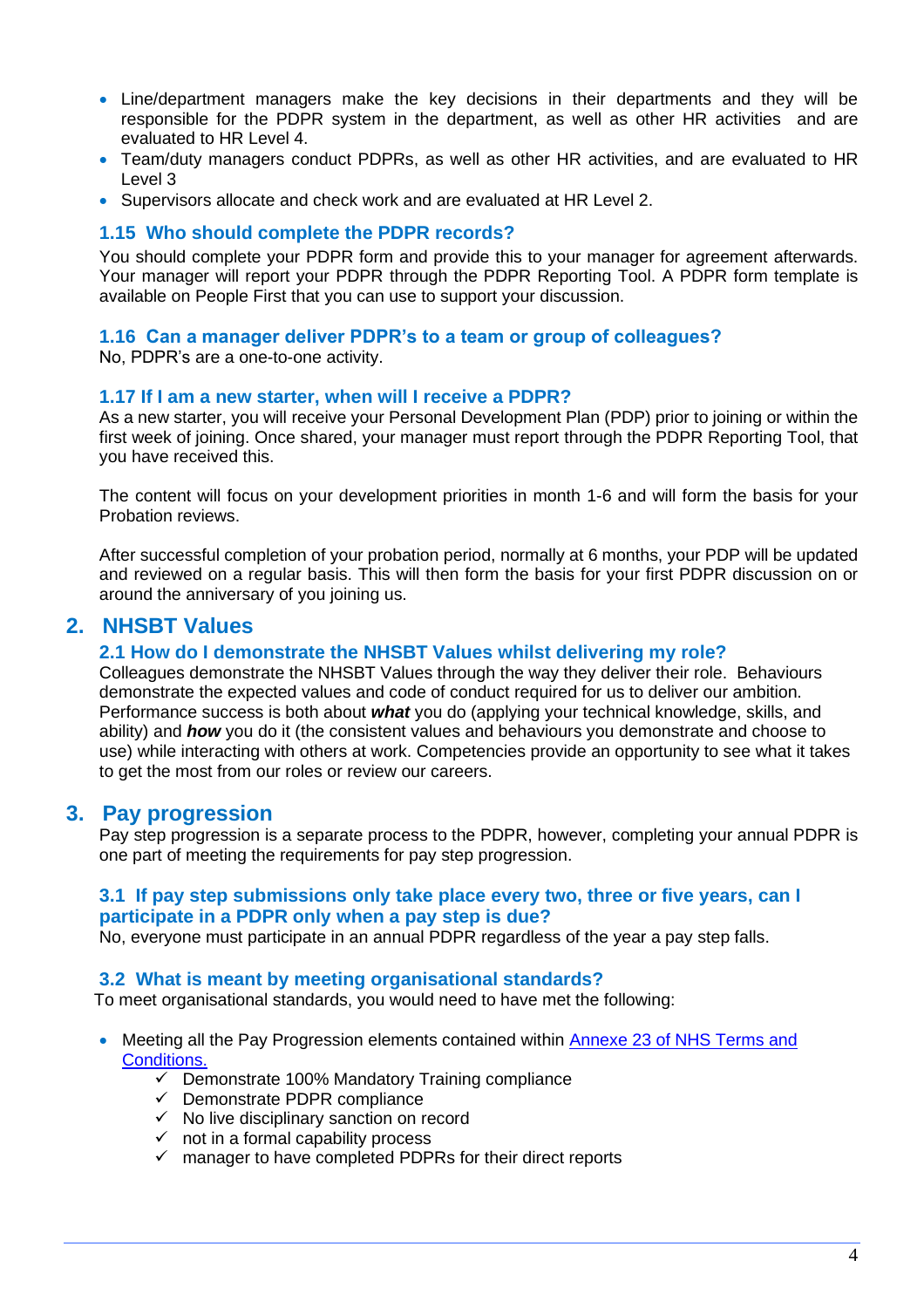#### **3.3 Does my PDPR date have to be aligned to the pay step progression process?**

No, to meet the pay step progression requirement you must have had a PDPR, and the outcomes meet NHSBT's standards, within the last 12 months.

#### **3.4 Where can I find full details of pay progression**

Pay Progression elements contained within [Annexe 23 of NHS Terms and Conditions.](https://www.nhsemployers.org/employershandbook/tchandbook/annex-23-pay-progression-england.pdf)

#### **3.5 As a manager what is expected of me?**

As a manager you are expected to role model best practice and demonstrate you are a strong Leader this includes delivering a high-quality PDPR for all colleagues through a one-to-one conversation that discusses the previous year's performance and the year ahead. The review should recognise what the individual has delivered and plan what they will deliver. It is also important to discuss how they performed their role in the past 12 months and both of your expectations in the future. In addition, your conversation should include the support and development necessary for them to be successful, together with any obstacles they might face and how these can be overcome.

This a commitment that we take extremely seriously and has been embedded in the performance expectations of all our leaders.

#### **3.6 Who will see my PDPR?**

This document will remain confidential between you and your manager/reviewer. In addition, you should not share the contents of your PDPR with others, without having a discussion with your manager/reviewer first.

However, there may be times when information may be shared with others such as:

- If your manager/reviewer changes (in existing role)
- If you move roles or departments
- As part of a Capability process
- As part of the 'grandparenting' process

#### **3.7 Will my pay be affected depending on my PDPR?**

No. The content of the PDPR is not related to pay progression.

#### **3.8 Will the PDPR be reviewed during the year?**

A manager and colleague can revisit the content of a PDPR at any time. It is good practice to review objectives and performance on a regular basis, and to have an interim PDPR in the 6 months following the annual PDPR.

#### **3.9 How does the PDPR impact my pay progression.**

When your pay progression step is due your manager will review the criteria set out in NHS Terms and Conditions (Pay Progression). Part of the criteria is to have completed a PDPR. As long as your PDPR is current at the time of your pay step, this part of the criteria will be considered to have been met.

#### **3.10 Who can have pay progression deferred if their direct reports have not had their PDPRs?**

This provision only applies to line/department managers and senior leaders. It does NOT apply to team/duty managers or supervisors.

## **4. Learning and Development**

#### **4.1 How do I access training and development?**

Your manager will be able to inform you of the training and development requirements and opportunities available to you in your job role. It is your personal responsibility to familiarise yourself with our organisations learning and development policies and opportunities. Visit [People first](https://peoplefirst.nhsbt.nhs.uk/Developing%20People%20OWD.htm) for further information on mandatory and statutory training for your role and other developmental opportunities that you can access. We would encourage you to consider [70:20:10 learning approach](https://peoplefirst.nhsbt.nhs.uk/Developing%20People%20OWD.htm) when considering your learning.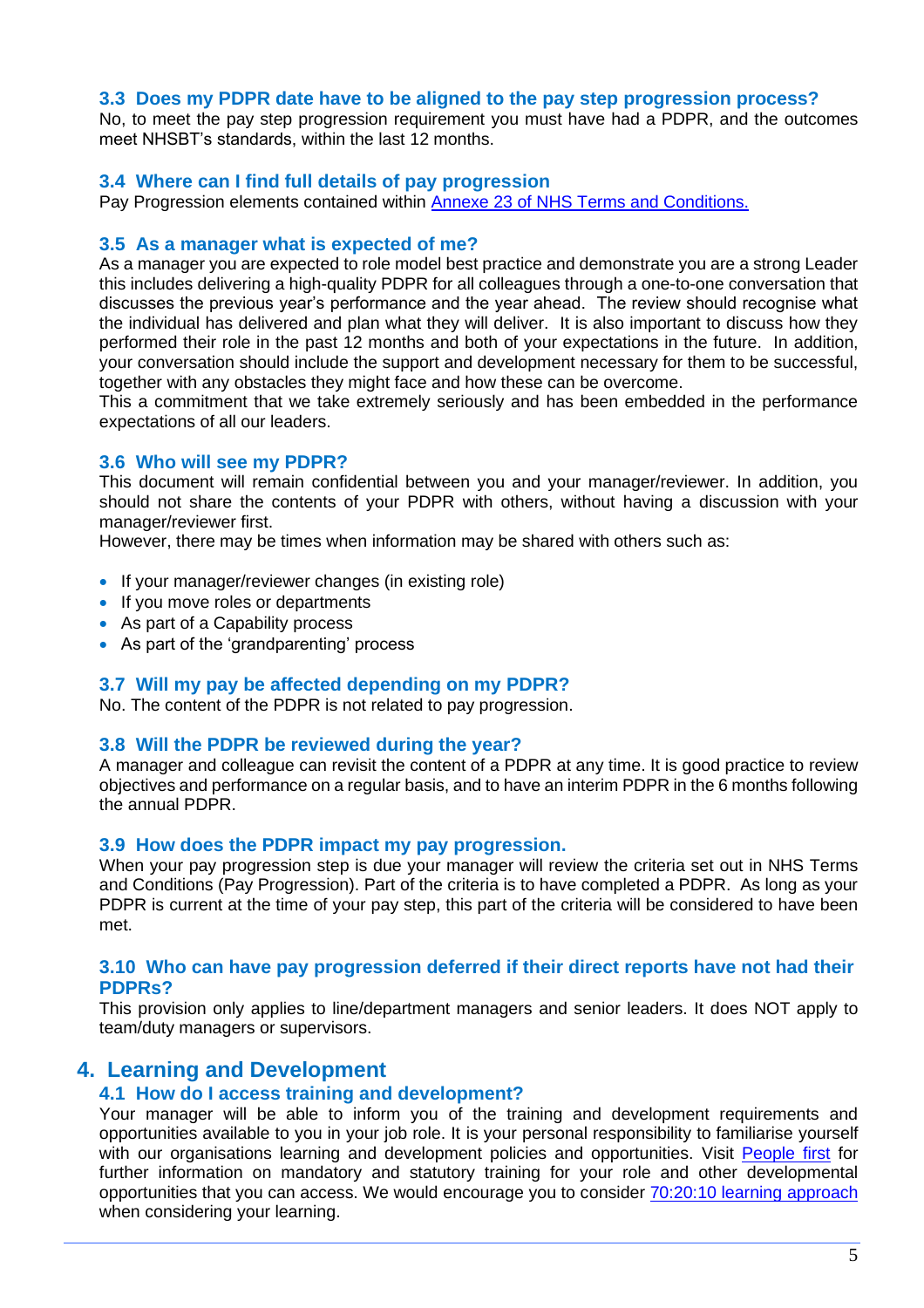#### **4.2 As a manager, what support is there to undertake a PDPR effectively?**

To undertake a PDPR effectively, we would encourage a coaching approach with your employee leading the conversation and you providing constructive feedback with no surprises. There is an online [performance management](https://peoplefirst.nhsbt.nhs.uk/managing-performance.htm) [toolkit](https://peoplefirst.nhsbt.nhs.uk/managing-performance.htm) available on People First to support with this, in addition to various [leadership and management](https://peoplefirst.nhsbt.nhs.uk/leadership-and-management-2.htm) courses. Delivering high quality PDPR's is a key indicator at Level 1 of the Leadership Ladder and is central to you successfully completing your own PDPR.

# **5. Stage of Development**

#### **5.1 Will I receive a Stage of Development rating?**

Your manager will only use the NHSBT development stages rating approach if you are a *Band 8a/ above.*

#### **5.2 Will this rating be used in assessing my progress towards my next pay progression step?**

No, the rating model used by NHSBT is to assist you develop as a leader.

#### **5.3 What are the definitions of each of the development stages?**

The definitions of the three development stages are:

- **Developing**  This rating should be used if you are a new employee or new into post OR for those who are working towards/demonstrating the majority of the 'developing' competencies. There may also be a minority number of consolidating and/or excelling competencies being demonstrated.
- **Consolidating** This rating should be used if you are demonstrating the majority (i.e. 50% or more) of the 'consolidating' behaviours. There may also be a minority number of excelling competencies being demonstrated. Note: The 'Consolidating' rating is the expected standard for everyone and therefore most of you will fall within this development stage.
- **Excelling** This rating should be used if you are demonstrating ALL the 'excelling' competencies. Note: The 'Excelling' rating is for those who consistently demonstrate knowledge, skills, and behaviours above and beyond the expectation of their role and therefore only a few 'high potential' employees will fall within this development stage.

# **6. Policy Approval and Review**

| Policy version                | Related document to UCD/People/PDPR/015v3.0 |
|-------------------------------|---------------------------------------------|
| Title                         | UCD/People/PDPR/015v3.0/FAQsv3.0            |
| Approved by SPC               | October 2021                                |
| EIA completed                 | N/A                                         |
| <b>Counter Fraud Check</b>    | N/A                                         |
| This document replaces        | UCD/Workforce/PDPR/015v2.2/FAQsv2.2         |
| <b>Effective Release Date</b> | October 2021                                |
| <b>Review Date</b>            | November 2022                               |
| Author                        | Daryl Hall                                  |
| Filepath                      | G/HR/HR/Everyone/Policies                   |
| Distribution                  | Available in People First                   |